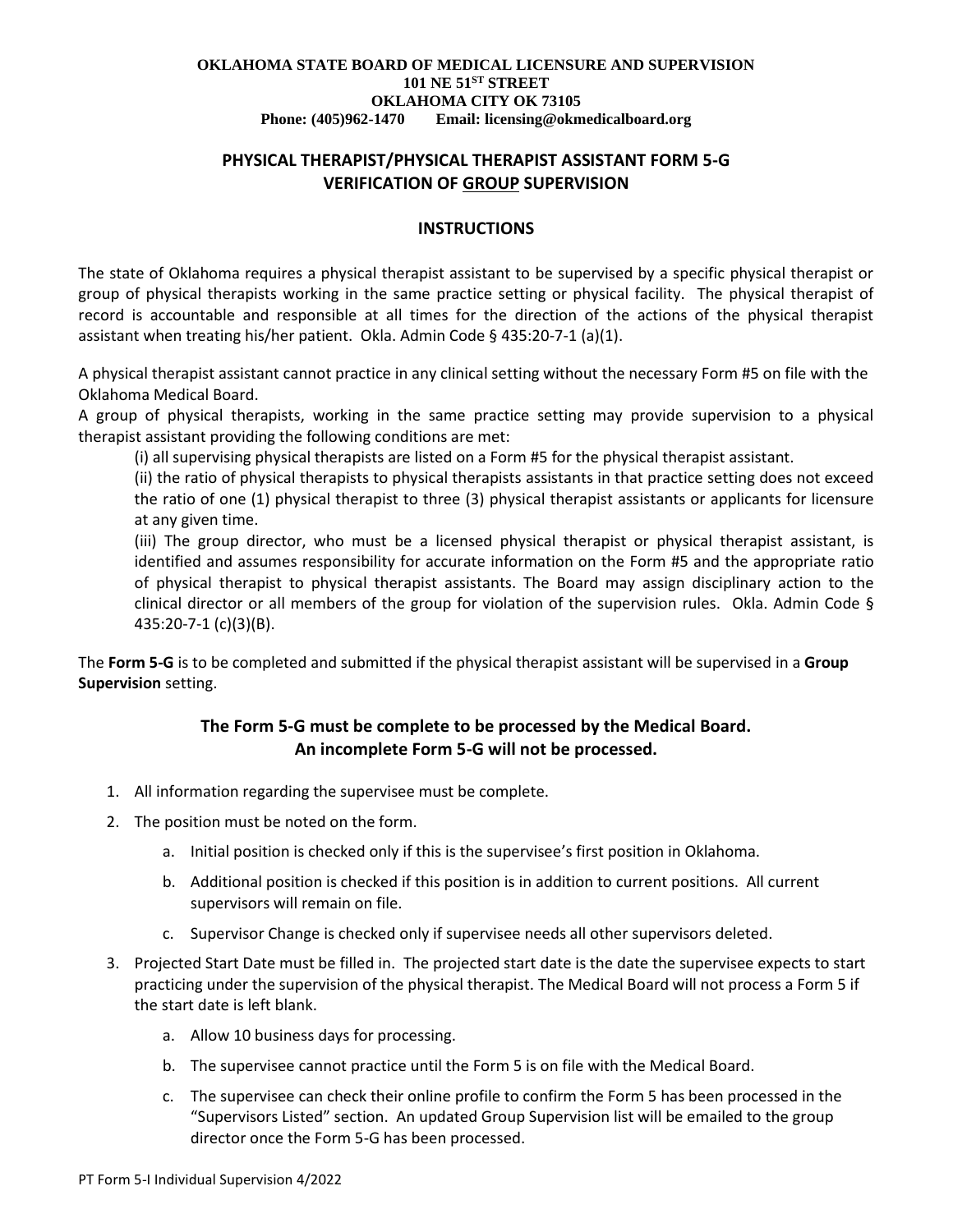- 4. Name and license number of the group director must be complete.
- 5. All information regarding the Group Practice must be complete. The Medical Board will not process a Form 5 if the practice information is incomplete.
- 6. Both the supervisee and the group director must sign and date the Form 5-G.

## **PAGE 2 FORM 5-G INSTRUCTIONS**

**Complete page 2 only if:**

- **Adding or deleting a physical therapist supervisor to/or from group**
- **Deleting a physical therapist assistant from group**
- **Forming a new Group**
- **Changing group director**
	- 1. Name and license number of the group director must be complete.
	- 2. All information regarding the Group Practice must be complete. The Medical Board will not process a Form 5-G if the practice information is incomplete.
	- 3. Adding physical therapists as supervisors
		- a. Name and license number must be on the form.
		- b. Signature of the physical therapist must be complete.
		- c. "add" must be checked.
	- 4. Deleting physical therapist as supervisors
		- a. Name and license number must be on the form.
		- b. Signature is NOT required to delete physical therapist.
		- c. "delete" must be checked.
	- 5. Deleting physical therapist assistants
		- a. Name and license number must be on the form.
	- 6. Group director must sign and date the form.
		- a. Allow 10 business days for processing.
		- b. An updated Group Supervision list will be emailed to the group director's email, on file with the Medical Board, once the Form 5-G has been processed.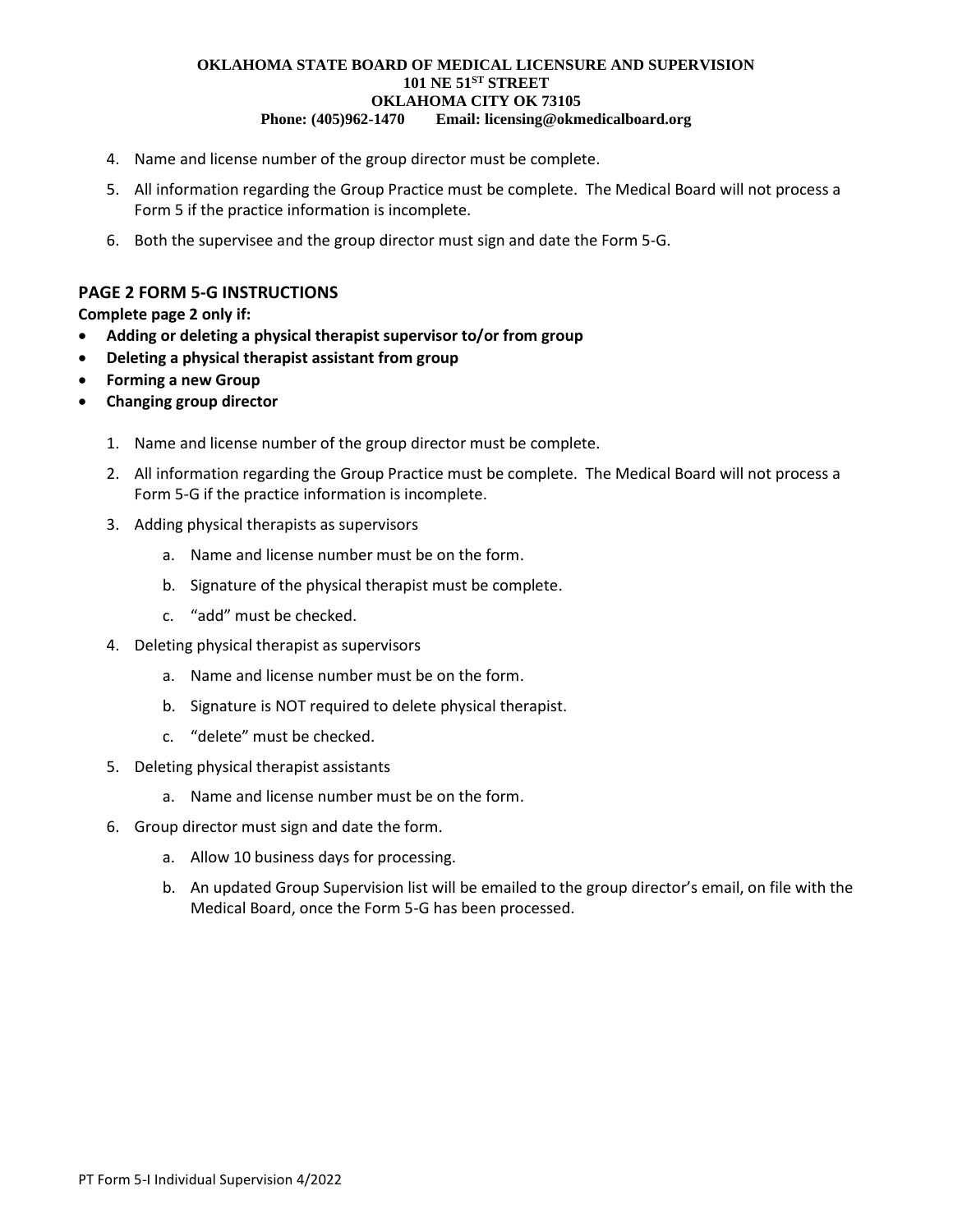## **PHYSICAL THERAPIST/PHYSICAL THERAPIST ASSISTANT FORM 5-G VERIFICATION OF GROUP SUPERVISION**

This form is for Group Supervision only, for Individual Supervision, see Form 5-I Verification of Individual Supervision. If adding a Physical Therapist as a supervisor to a PT Group, please complete page 2.

| <b>NAME OF SUPERVISEE:</b>                                                    |                                                                                                                     | LICENSE/APPLICATION #                                        |  |  |  |
|-------------------------------------------------------------------------------|---------------------------------------------------------------------------------------------------------------------|--------------------------------------------------------------|--|--|--|
| <b>MAILING ADDRESS:</b>                                                       |                                                                                                                     |                                                              |  |  |  |
| CITY:                                                                         | STATE:                                                                                                              | ZIP:                                                         |  |  |  |
| EMAIL:                                                                        | PHONE:                                                                                                              |                                                              |  |  |  |
| <b>INITIAL POSITION</b><br><b>CHOOSE ONE:</b><br>(first position in Oklahoma) | <b>ADDITIONAL POSITION</b><br>(keep current supervisors on file)                                                    | <b>SUPERVISOR CHANGE</b><br>(delete all current supervisors) |  |  |  |
| <b>PROJECTED START DATE:</b><br>(Cannot leave blank)                          | Allow 10 business days for processing.<br>PTA cannot practice until Form 5 is on file with the State Medical Board. |                                                              |  |  |  |
| NAME OF GROUP DIRECTOR:                                                       |                                                                                                                     | LICENSE #                                                    |  |  |  |
| Is this a new Group Director?<br><b>YES</b>                                   | NO.                                                                                                                 |                                                              |  |  |  |
| <b>GROUP NAME:</b>                                                            |                                                                                                                     |                                                              |  |  |  |
| <b>PRACTICE ADDRESS:</b>                                                      |                                                                                                                     |                                                              |  |  |  |
| CITY:                                                                         | STATE:                                                                                                              | ZIP:                                                         |  |  |  |
| PHONE:                                                                        | Is this the primary practice address?                                                                               | <b>YES</b><br>NO.                                            |  |  |  |

#### **SUPERVISEE / GROUP DIRECTOR**

By my signature below, I indicate that I fully comprehend the responsibilities discharged to me as a licensed or applicant Physical Therapist Assistant (TA) or Physical Therapist (PT) according to the Oklahoma Physical Therapy Practice Act Title 59 O.S. §§ 887.1 – 887.19 and the Oklahoma Administrative Code Title 435 Chapter 20. A TA cannot practice in any clinical setting without the necessary Form #5, Verification of Supervision on file. Practicing without a Form #5 on file may result in disciplinary action against a TA/PT license. The ratio of PTs to TAs in the practice setting cannot exceed the ratio of one (1) PT to three (3) TAs. All supervising PTs are listed on the Form #5. The group director is a licensed PT or TA and assumes responsibility for accurate information on the Form #5 and appropriate ratio of PT to TAs. The Board may assign disciplinary action to the clinical director or all members of the group for violation of the supervision rules.

| SUPERVISEE SIGNATURE            | LICENSE# | DATE SIGNED |
|---------------------------------|----------|-------------|
| <b>GROUP DIRECTOR SIGNATURE</b> | LICENSE# | DATE SIGNED |

**"General supervision"** means the responsible supervision and control of the practice of the licensed physical therapist assistant by the supervising physical therapist. The supervising therapist is regularly and routinely on-site, and every three months will provide a minimum of one (1) co-treatment of face to face, real time interaction with each physical therapist assistant providing services with his/her patients These co-treatments will be documented in the medical record and on a supervision log, which is subject to inspection. When not on-site, the supervising therapist is on call and readily available physically or through direct telecommunication for consultation.

**"On-site supervision" or "Direct supervision"** means the supervising physical therapist is continuously on-site and present in the department or facility where services are provided, is immediately available to the person being supervised and maintains continued involvement in appropriate aspects of each treatment session in which assistive personnel are involved in components of care.